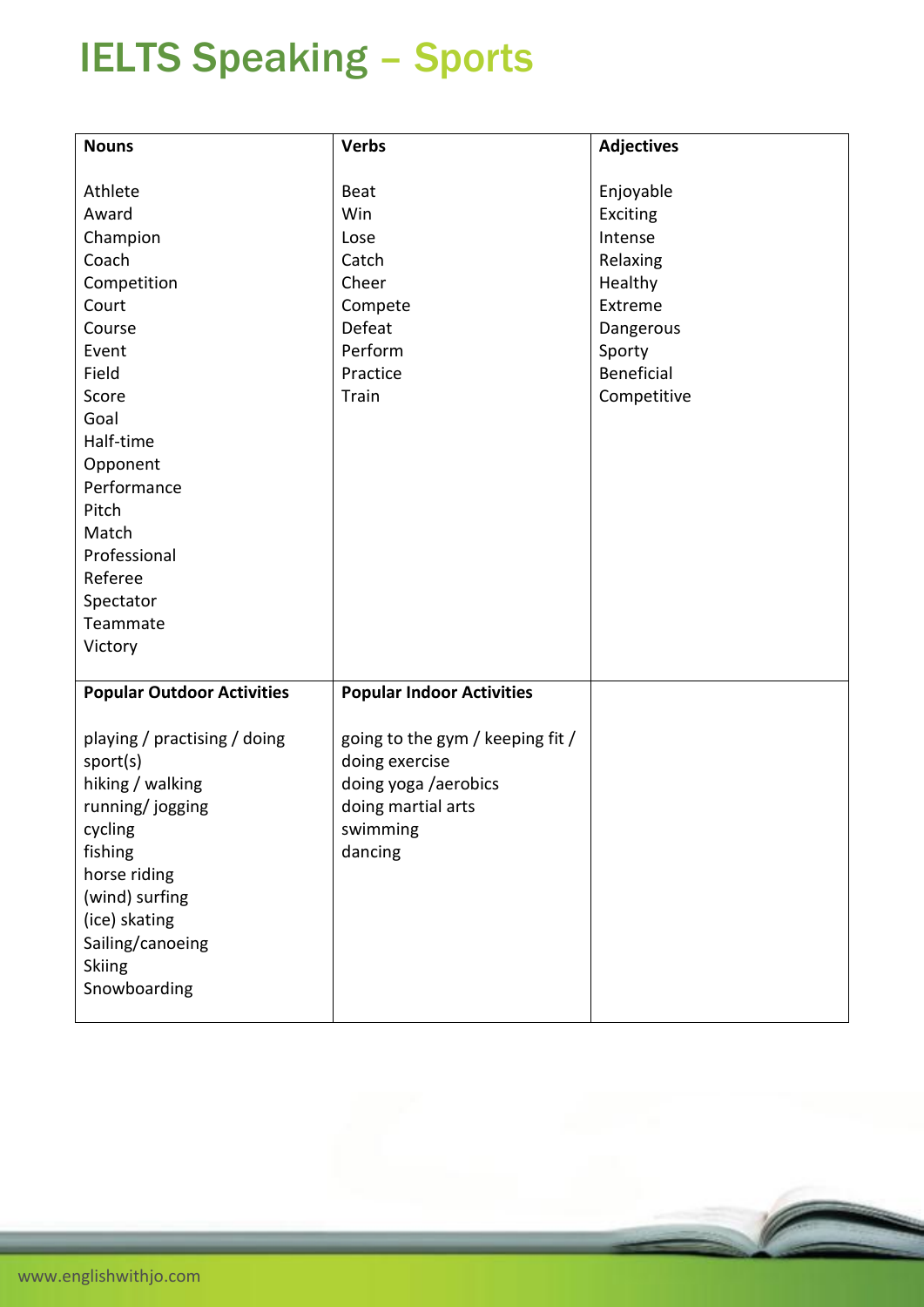## **SAMPLE PART 1 QUESTIONS**

- Are you interested in sport?
- Do you like any particular sports?
- How often do you play sport?
- Do you like to do daily exercise?
- What sports or exercise do you like to do?
- What kind(s) of physical exercise do you do to keep fit?
- Do you use any equipment for this exercise (or sport)?
- Do you participate in any sports with your friends?
- Are there any sports facilities (or, exercise facilities) near where you live?
- In the future, what sports would you like to play?
- Did you take part in any sports in school?
- Do you think primary school children should have sports classes at school?
- Do you think children should be encouraged to do more exercise?
- What are the benefits of exercise (or sport)?
- What kinds of exercise do you think are most suitable for children?
- What sports are most popular in your country?
- Are boys and girls good at the same sports?
- What sports are most popular with young people today?
- Would you say that you are a sporty person? Why?

## **SAMPLE PART 2 QUESTIONS**

Describe a sport you like doing. You should say:

- Where you do it
- Who you do it with
- Why you enjoy it

And say what kind of people you would recommend that sport to, and why

Discuss a sports activity you watched, you should say

- Where it happened
- What exactly happened
- Why it was memorable

Describe your favourite type of sport. You should say: -What equipment is used -Where it is normally played -How it is played And say how it compares to other sports.

## **SAMPLE PART 3 QUESTIONS**

- Why do you think sport is important?
- Do you think famous sportspeople are good role models for children?
- Do you agree that sports stars earn too much money?
- In what ways can sport improve a person's social skills?